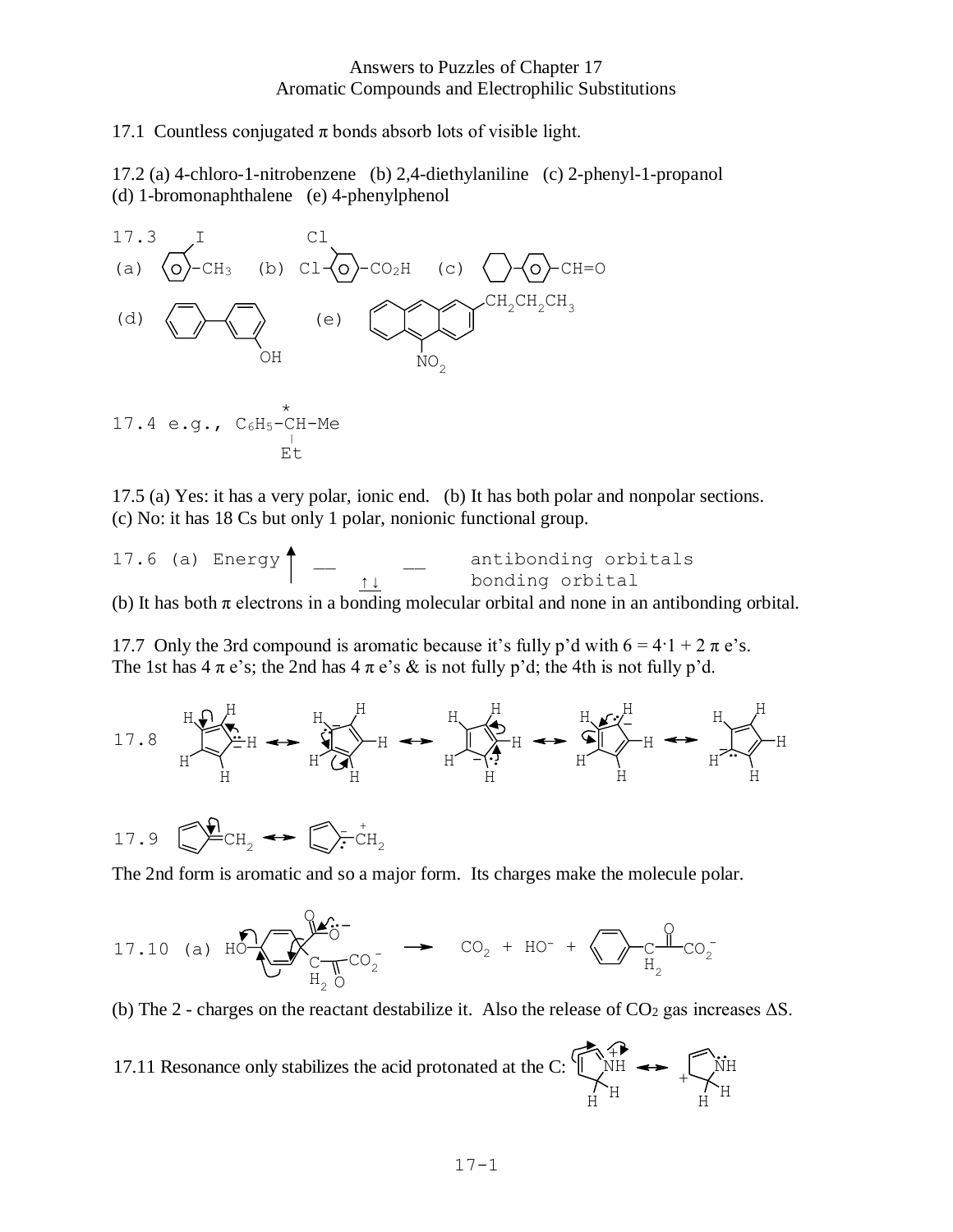17.12 The doubly bonded N: aromaticity does not involve & stabilize its base  $e's$ .

17.13 It's not aromatic: 1 C is  $sp^3$ , so its ring is not fully p'd.

17.14 Not a valid form: its N with 10 e's violates the octet rule.

17.15 C<sub>6</sub>H<sub>6</sub> + HNO<sub>3</sub> 
$$
\frac{H_2SO_4}{2}
$$
 ) C<sub>6</sub>H<sub>3</sub>-NO<sub>2</sub>  $\frac{H_2$ , Pt  $\frac{2 MeBr}{2}$  C<sub>6</sub>H<sub>3</sub>-NNe<sub>2</sub>  
\n17.16 C<sub>6</sub>H<sub>6</sub> + H<sub>2</sub>SO<sub>4</sub>  $\longrightarrow$  C<sub>6</sub>H<sub>3</sub>-SO<sub>2</sub>H  $\xrightarrow{SCcLi} \xrightarrow{EC-Et} \xleftarrow{CEN} \xleftarrow{CEN} \xleftarrow{EC-Ht} \xleftarrow{CEN} \xleftarrow{CEN} \xleftarrow{CEN} \xleftarrow{CEN} \xleftarrow{CEN} \xleftarrow{CEN} \xleftarrow{CEN} \xleftarrow{CEN} \xleftarrow{CEN} \xleftarrow{CEN} \xleftarrow{CEN} \xleftarrow{CEN} \xleftarrow{CEN} \xleftarrow{CEN} \xleftarrow{MCI} \xleftarrow{MCI} \xleftarrow{MCI} \xleftarrow{MCI} \xleftarrow{MCI} \xleftarrow{MCI} \xleftarrow{MCI} \xleftarrow{MCI} \xleftarrow{MCI} \xleftarrow{MCI} \xleftarrow{MCI} \xleftarrow{MCI} \xleftarrow{MCI} \xleftarrow{MCI} \xleftarrow{MCI} \xleftarrow{MCI} \xleftarrow{MCI} \xleftarrow{MCI} \xleftarrow{MCI} \xleftarrow{MCI} \xleftarrow{MCI} \xleftarrow{MCI} \xleftarrow{LCI} \xleftarrow{MCI} \xleftarrow{LCI} \xleftarrow{LCI} \xleftarrow{LCI} \xleftarrow{LCI} \xleftarrow{LCI} \xleftarrow{LCI} \xleftarrow{LCI} \xleftarrow{LCI} \xleftarrow{LCI} \xleftarrow{CL} \xleftarrow{CL} \xleftarrow{CL} \xleftarrow{CL} \xleftarrow{CL} \xleftarrow{CL} \xleftarrow{CL} \xleftarrow{CL} \xleftarrow{CL} \xleftarrow{CL} \xleftarrow{CL} \xleftarrow{CL} \xleftarrow{CL} \xleftarrow{CL} \xleftarrow{CL} \xleftarrow{CL} \xleftarrow{CL} \xleftarrow{CL} \xleftarrow{CL} \xleftarrow{CL} \xleftarrow{CL} \xleftarrow{CL} \x$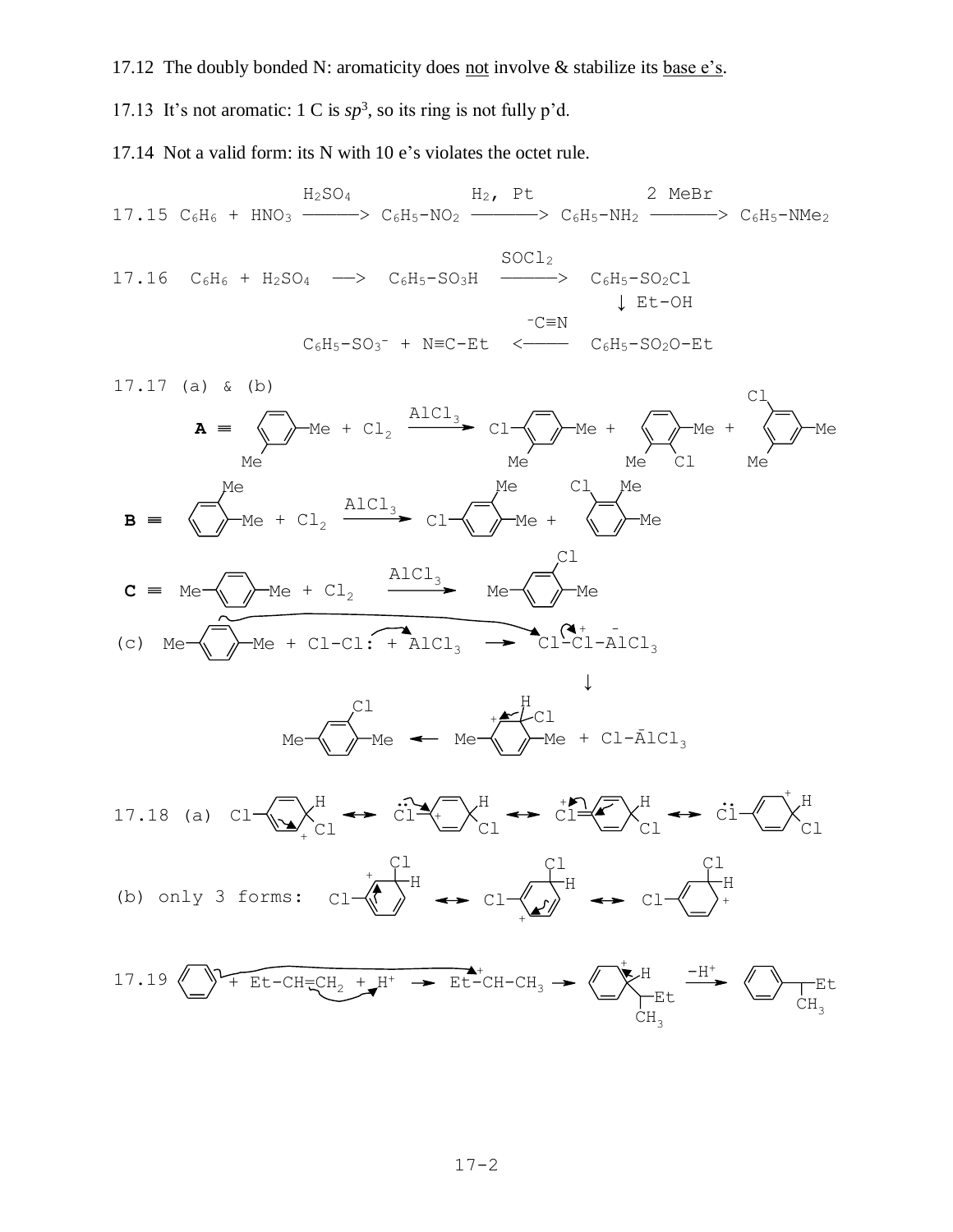

17.24 greater for bromination: Br-Br-AlCl<sub>3</sub> is bigger & more sterically hindered from reacting <sup>+</sup> – at the ortho position than Cl-Cl-AlCl<sup>3</sup> is.

17.25 (a)  
\n
$$
\begin{array}{ccc}\n\text{(b)} & \begin{array}{ccc}\n\text{(c)} & + H_{2}\text{SO}_{4} & \longrightarrow & \begin{array}{c}\n\text{(d)} & \text{Cl}_{2} \\
\text{(e)} & \text{AlCl}_{3} & \text{Cl} \\
\end{array}\n\end{array}
$$
\n(b)  
\n
$$
\begin{array}{ccc}\n\text{(b)} & \begin{array}{ccc}\n\text{(c)} & + C_{12} & \frac{\text{AlCl}_{3}}{2} & \text{O} & \text{Cl}_{2} \\
\end{array}\n\end{array}
$$
\n(c)  
\n
$$
\begin{array}{ccc}\n\text{(d)} & \text{AlCl}_{3} & \text{Cl}_{2} & \text{SO}_{3}H \\
\end{array}
$$
\n(d)  
\n
$$
\begin{array}{ccc}\n\text{(e)} & \text{AlCl}_{2} & \text{AlCl}_{3} & \text{Cl}_{2} \\
\end{array}
$$
\n(d)  
\n
$$
\begin{array}{ccc}\n\text{(f)} & \text{AlCl}_{3} & \text{Cl}_{3} & \text{Cl}_{3} \\
\end{array}
$$
\n(e)  
\n
$$
\begin{array}{ccc}\n\text{(g)} & \text{AlCl}_{3} & \text{Cl}_{3} & \text{Cl}_{3} \\
\end{array}
$$
\n(e)  
\n
$$
\begin{array}{ccc}\n\text{(h)} & \text{AlCl}_{3} & \text{Cl}_{3} & \text{Cl}_{3} \\
\end{array}
$$
\n(e)  
\n
$$
\begin{array}{ccc}\n\text{(i)} & \text{AlCl}_{3} & \text{Cl}_{3} \\
\end{array}
$$
\n(f)  
\n
$$
\begin{array}{ccc}\n\text{(i)} & \text{AlCl}_{3} & \text{Cl}_{3} \\
\end{array}
$$
\n(f)  
\n
$$
\begin{array}{ccc}\n\text{(ii)} & \text{AlCl}_{3} & \text{Cl}_{3} \\
\end{array}
$$
\n(g)  
\n
$$
\begin{array}{ccc}\n\text{(ii)} & \text{AlCl}_{3} & \text{Cl}_{3} \\
\end{array}
$$
\n(g)  
\n
$$
\begin{array}{ccc}\n\text{(b)} & \text{AlCl}_{2} & \text{AlCl}_{3} & \text{Cl}_{3} \\
\end{array}
$$
\n(g)  
\n
$$
\begin{array}{ccc}\n\text{(
$$

$$
17-3
$$

NO.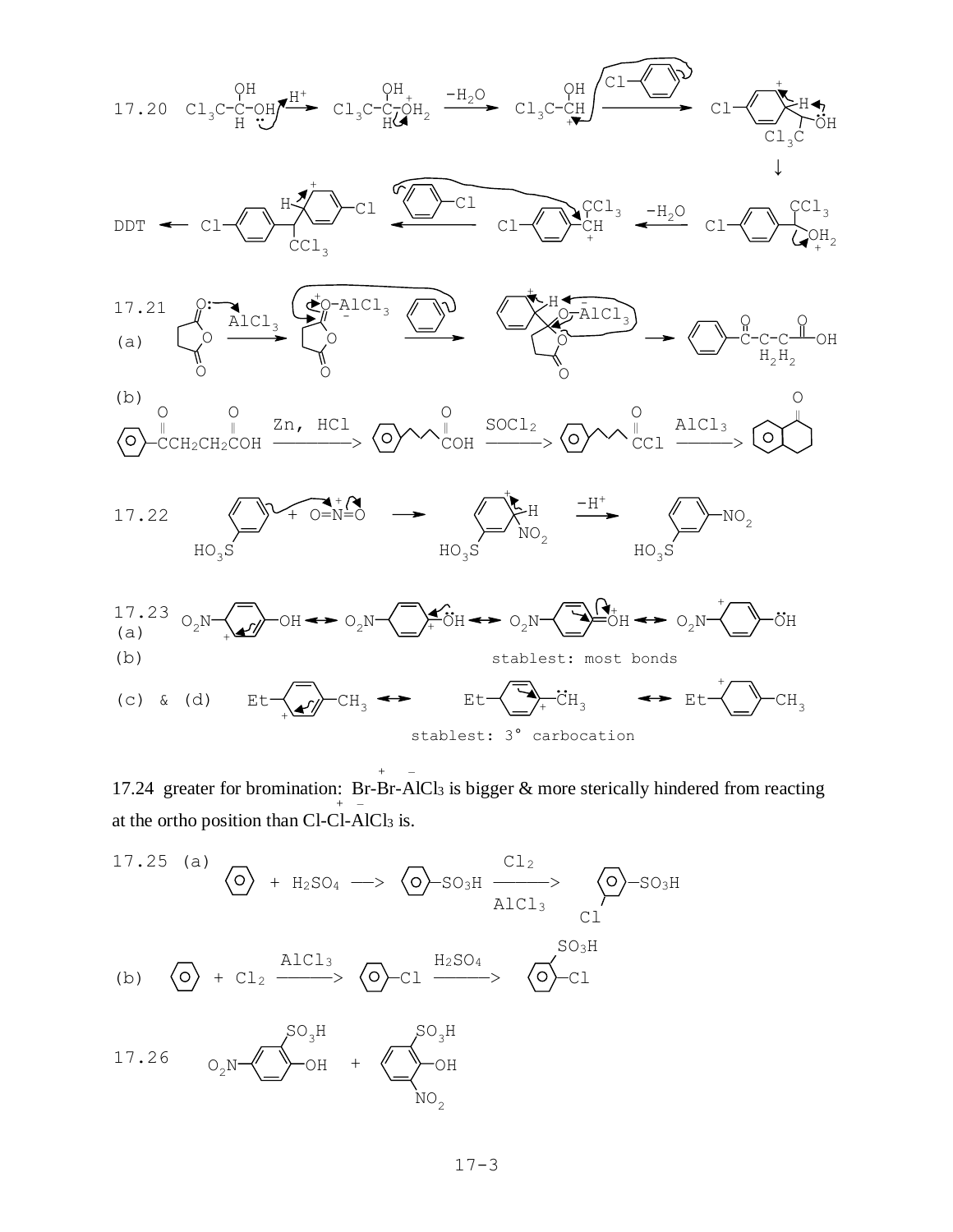

The regioselectivity is consistent with Me being o/p-directing.

17.28 (a) Benzene: 3 EN F's put a big  $\delta$ + on the C by the ring, deactivating the ring.  $C<sub>1</sub>$ 

$$
(b) \qquad \qquad \overline{O} - CF_3
$$

17.29 (a) The phenyl ring on the N: the N's lone pair activates this ring, while the carbonyl's  $\delta$ + deactivates the other ring.

(b) 
$$
\bigodot -C - NH - \bigodot -Me + \bigodot -C - NH - \bigodot
$$
  
\n17.30 0 0  
\n $\bigodot + C1CMe \xrightarrow{\parallel} A1C13$  0 0  
\n $\bigodot + C1CMe \xrightarrow{\parallel} AC13$  0 0  
\n $\bigodot -CMe \xrightarrow{H_2SO_4} \bigodot -CMe \xrightarrow{H_2O_4} \bigodot -CMe \xrightarrow{H_2N_2H_2} \bigodot -CH_2Me$   
\n17.31 CH<sub>3</sub> (CH<sub>2</sub>)<sub>11</sub>OH  $\xrightarrow{\text{aq } Cr (VI)}$  0<sub>2N</sub>  
\nCH<sub>3</sub> (CH<sub>2</sub>)<sub>11</sub>-C<sub>6</sub>H<sub>5</sub>  $\bigodot$  H<sub>2</sub> (CH<sub>2</sub>)<sub>10</sub>COCl  
\n $\bigodot$  CH<sub>3</sub> (CH<sub>2</sub>)<sub>11</sub>-C<sub>6</sub>H<sub>5</sub>  $\bigodot$  H<sub>2SO\_4</sub>  
\nCH<sub>3</sub> (CH<sub>2</sub>)<sub>11</sub>-C<sub>6</sub>H<sub>5</sub>  $\bigodot$  CH<sub>3</sub> (CH<sub>2</sub>)<sub>10</sub>C-C<sub>6</sub>H<sub>5</sub>  
\n $\bigodot$  H<sub>2SO\_4</sub>  
\nH<sub>2SO\_4</sub>  
\nH<sub>2SO\_4</sub>  
\nM<sub>3</sub>OH  
\nCH<sub>3</sub> (CH<sub>2</sub>)<sub>11</sub>- $\bigodot$ -C<sub>93</sub><sup>+</sup>  $\bigodot$ 

17.32 (a) bromobenzene (b) e.g., 1,2-dichlorobenzene (c) 1-chloro-4-ethylbenzene (d) 2,6-dimethylnaphthalene

17.33 (a) aniline: it is much bigger with more dispersion forces (b) methylamine: it is more polar with fewer carbons per N

17.34 The 2nd and 3rd compounds because they alone are fully p'd with  $4n+2$  (i.e., 6)  $\pi$  e's. The 1st has  $4 \pi e$ 's. The 4th is not fully p'd.

17.35 (a) The conjugate base of the 2nd acid is weaker because aromaticity stabilizes its base e's in most of its resonance forms. So the 2nd acid is stronger.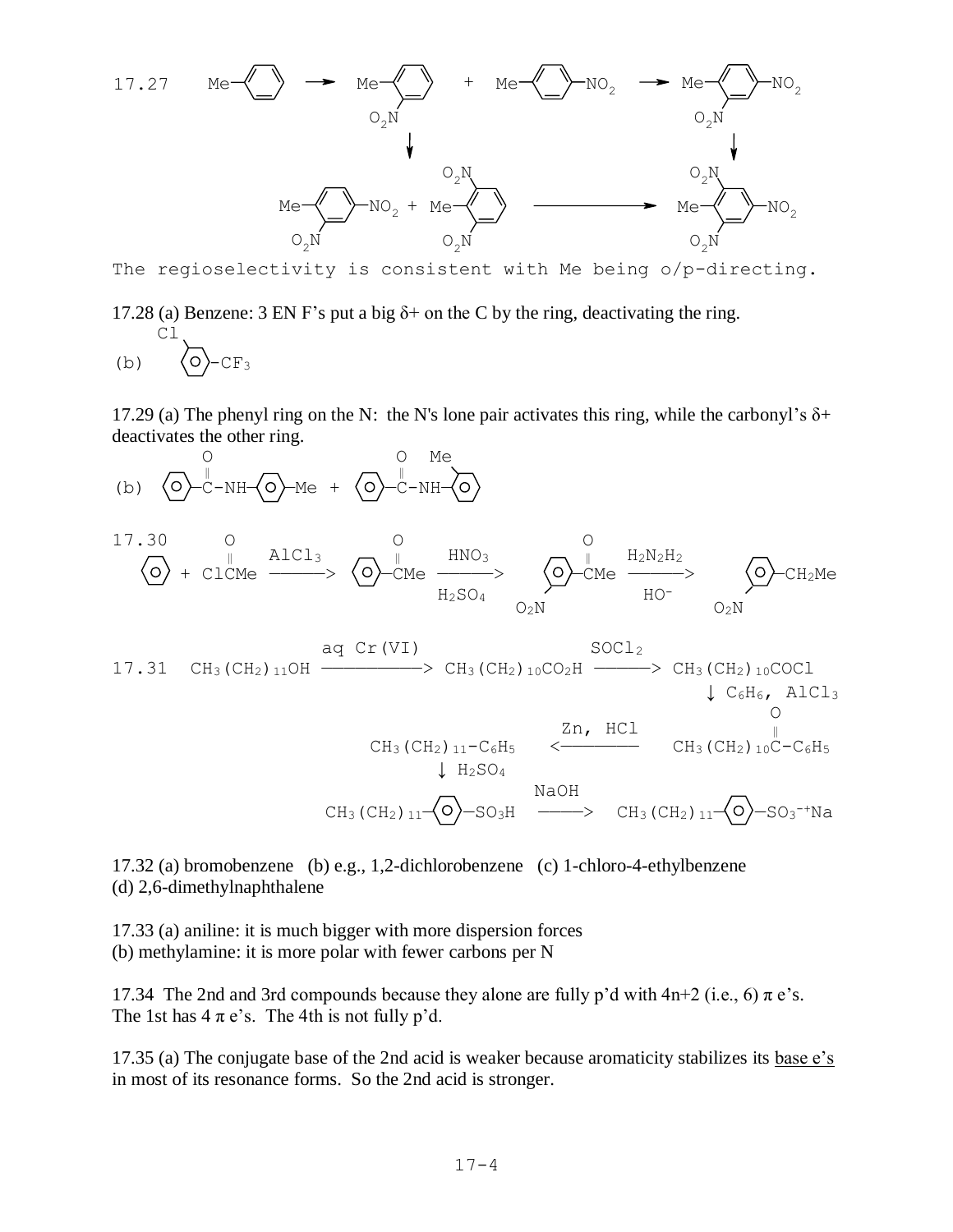

17.36 (a) Only the 1st amine is aromatic because it's fully p'd with  $6 \pi e$ 's. (b) 2nd amine: no aromaticity stabilizes its base e's; aromaticity stabilizes the 1st amine's base e's.

17.37 (a) H2SO4 (b) EtCl, AlCl3 (c) HNO3, H2SO<sup>4</sup> (d) Br2, AlCl3 (e) ClOCCH3, AlCl<sup>3</sup> (f) HNO<sub>3</sub>, H<sub>2</sub>SO<sub>4</sub>; then Zn, HCl (g) H<sub>2</sub>SO<sub>4</sub>; then HO<sup>-</sup> (h) ClOCCH<sub>2</sub>CH<sub>3</sub>, AlCl<sub>3</sub>; then NaBH<sub>4</sub>  $(i)$  Cl<sub>2</sub>, AlCl<sub>3</sub>; then Mg



17.40 (a) m (b) o,p (c) m (d) m (e) o,p (f) o,p (g) m (h) o,p (i) m (j) o,p (k) m (l) o,p (m) m (n) o,p (o) o,p (p) o,p

17.41 In the 4 position the Br is o  $\&$  p to the o,p-directing Me groups. In the 2 position the Br would be o to the Me groups, but these Me groups would sterically hinder substitution there.

$$
\begin{array}{ccc}\n17.42 & \bigodot + \bigodot_{2} & \frac{\text{AlCl}_{3}}{\text{H}_{2}\text{SO}_{4}} & \frac{\text{HNO}_{3}}{\text{H}_{2}\text{SO}_{4}} & \bigodot - \bigodot & \frac{\text{Zn}}{\text{H}_{2}\text{N}} \bigodot - \bigodot \\
\text{(b)} & \bigodot + \text{HNO}_{3} & \xrightarrow{\text{H}_{2}\text{SO}_{4}} & \bigodot - \text{NO}_{2} & \xrightarrow{\text{GL}_{2}} & \bigodot - \text{NO}_{2} & \xrightarrow{\text{Zn}} & \bigodot - \text{NH}_{2} \\
\text{(c)} & & \bigodot + \text{HNO}_{3} & \xrightarrow{\text{H}_{2}\text{SO}_{4}} & \bigodot - \text{NO}_{2} & \xrightarrow{\text{GL}_{2}} & \bigodot - \text{NO}_{2} & \xrightarrow{\text{Zn}} & \bigodot - \text{NH}_{2} \\
\text{(d)} & & \bigodot + \text{HNO}_{3} & \xrightarrow{\text{H}_{2}\text{SO}_{4}} & \bigodot - \text{NO}_{2} & \xrightarrow{\text{GL}_{2}} & \bigodot - \text{NO}_{2} & \xrightarrow{\text{Zn}} & \bigodot - \text{NH}_{2} \\
\end{array}
$$

17.43 Cl  
\nMe-O-OH because more resonance stabilizes its intermediate:  
\n
$$
Me \times \frac{Cl}{O}
$$
Cl  
\nMe  $Me \times \frac{Cl}{O}$ OH  $\leftrightarrow Me \times \frac{Cl}{H}$ CH  $\leftrightarrow Me \times \frac{Cl}{H}$ Cl

17.44 The NH<sup>2</sup> group in acid becomes <sup>+</sup>NH3, which is meta directing and deactivating. 17.45 (a) deactivating (b) activating (c) deactivating (d) deactivating (e) activating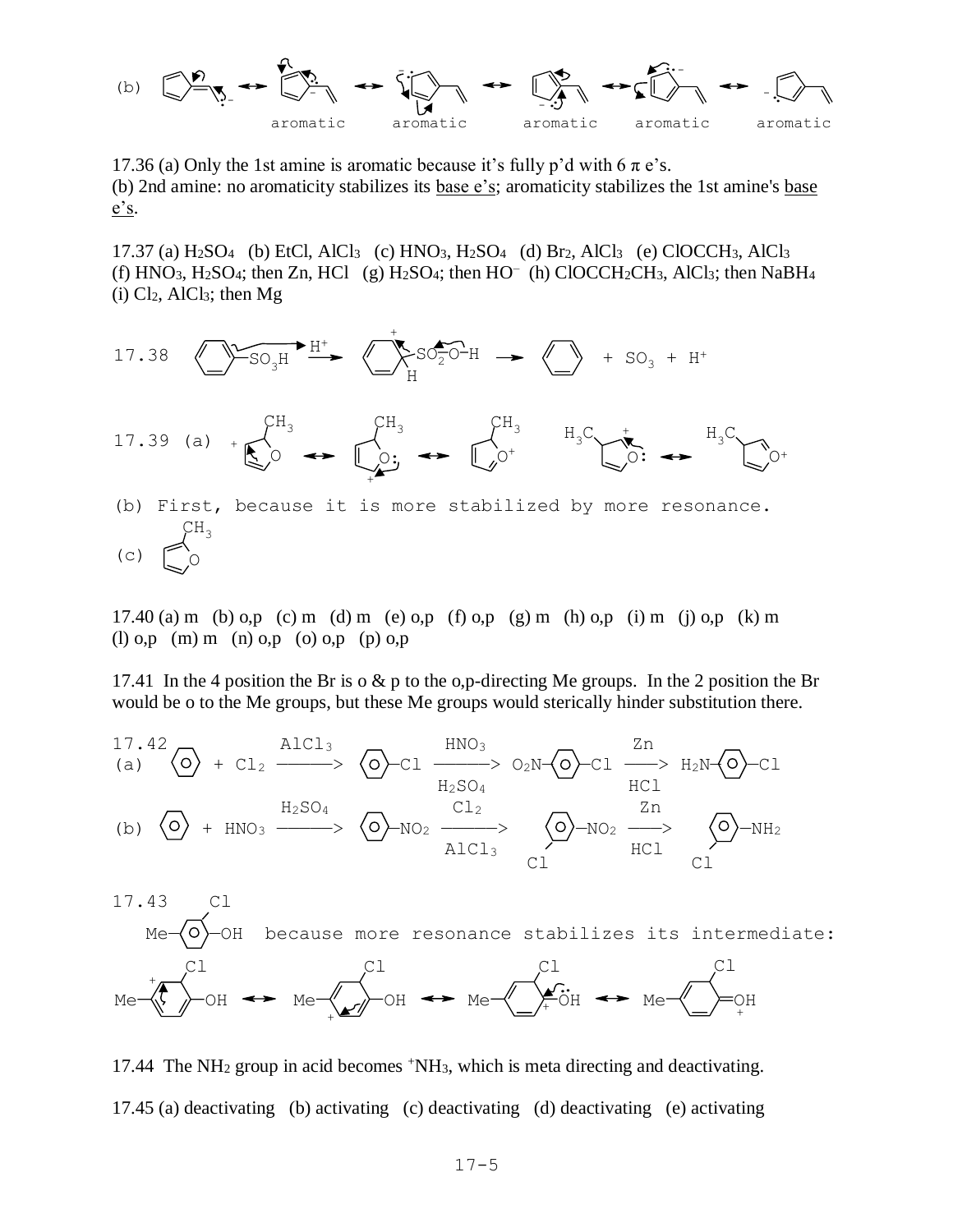(f) activating (g) deactivating (h) activating (i) deactivating (j) activating (k) deactivating (l) deactivating (m) deactivating (n) activating (o) activating (p) activating



17.47 (a)  $\left\langle \right\rangle$   $\right\vert$  BH (b) Aromatic because it's fully p'd with 6  $\pi$  e's.

17.48 The  $\delta$ + from the EN O destabilizes the intermediate +, & resonance with Ö can't occur:



17.49 Unlike the other halogens F is about the same size as C. So it greatly stabilizes the cation intermediate of ortho or para substitution with a fourth, stablest resonance form:

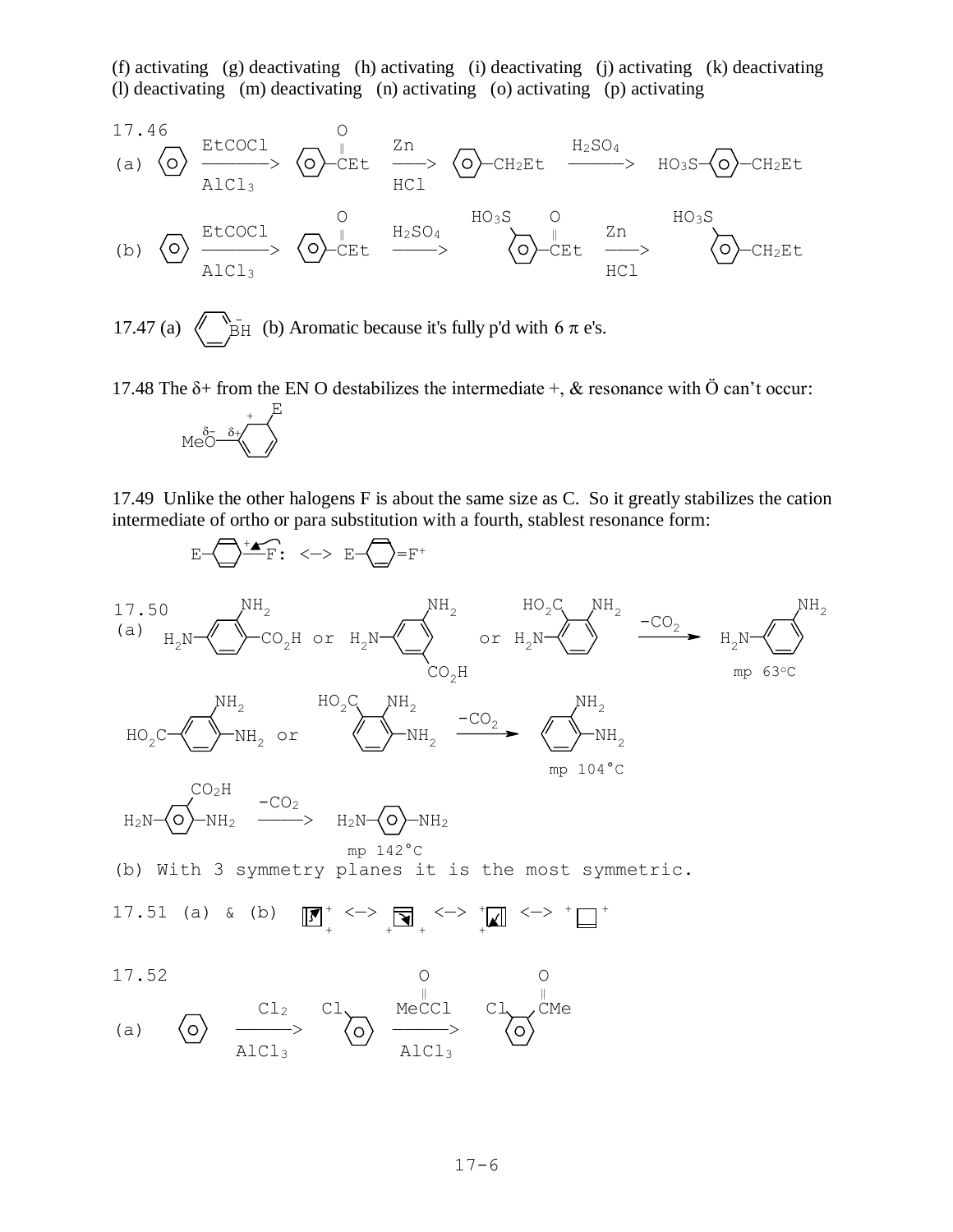

17.54 (a) Both rings are aromatic: fully p'd with 6 π e's. n<br>S Me-CH·OH <sup>N</sup> <sup>S</sup> C H H Me O H n<br>S H (b) + $\overline{H}^+$  2+ $\overline{P}$  -H<sup>+</sup> + + Me-CH=O

17.55 Et 
$$
\overrightarrow{DE}
$$
 H-F  
Me  
Me  
Me  
Me  
Me  
He  
Me  
He  
He  
He  
He  
He  
He  
He  
Me  
He  
Me  
Me  
Me  
Me

17.56 Only 2 repelling e<sup>-</sup> pairs (in 2 σ bonds) repel pyridine's <u>base e's</u>, while 3 repelling e<sup>-</sup> pairs (in 3  $\sigma$  bonds) repel methylamine's <u>base e's</u>.

17.58 (a) Steric hindrance by the large CMe<sup>3</sup> group limits substitution at the C ortho to it.



17.59 Hydrogenation is reversible. So Pd catalyzes dehydrogenation as well as hydrogenation.

17.60 (a) Aromatic: fully p'd with 6 
$$
\pi
$$
 e's. (b) Me<sup>+</sup>N<sub>N</sub><sub>N</sub>

17.61 Aromatic: fully p'd with 6 π e's (lone pairs on N's).